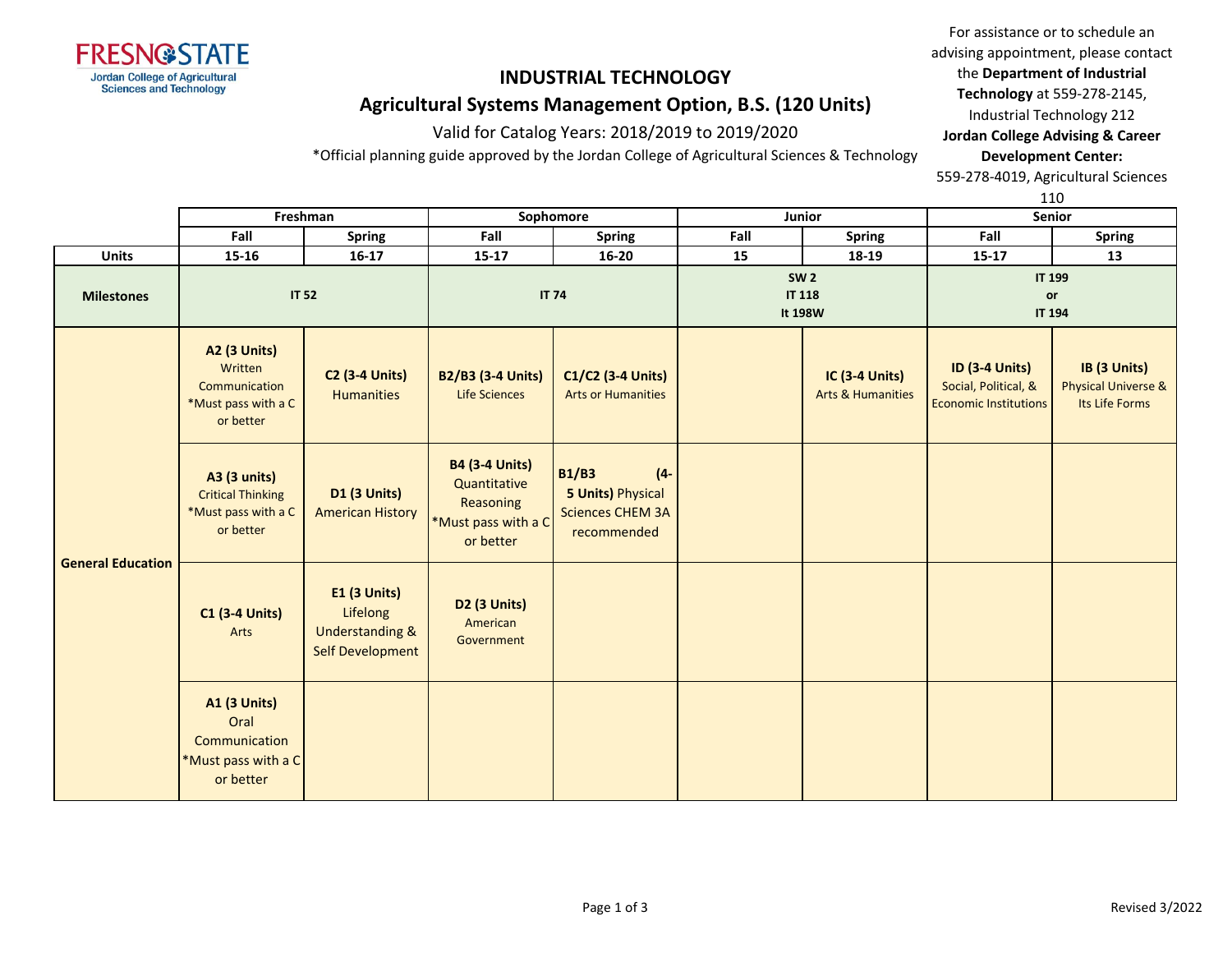

# **INDUSTRIAL TECHNOLOGY**

# **Agricultural Systems Management Option, B.S. (120 Units)**

Valid for Catalog Years: 2018/2019 to 2019/2020

\*Official planning guide approved by the Jordan College of Agricultural Sciences & Technology

For assistance or to schedule an advising appointment, please contact the **Department of Industrial Technology** at 559-278-2145, Industrial Technology 212 **Jordan College Advising & Career Development Center:**

559-278-4019, Agricultural Sciences

110

|                                                               | Freshman                                                                     |                                                         | Sophomore                                               |                           |                                                                 | Junior                       | Senior                                                  |                                                         |
|---------------------------------------------------------------|------------------------------------------------------------------------------|---------------------------------------------------------|---------------------------------------------------------|---------------------------|-----------------------------------------------------------------|------------------------------|---------------------------------------------------------|---------------------------------------------------------|
|                                                               | Fall                                                                         | Spring                                                  | Fall                                                    | <b>Spring</b>             | Fall                                                            | <b>Spring</b>                | Fall                                                    | <b>Spring</b>                                           |
| <b>Units</b>                                                  | 15-16                                                                        | $16-17$                                                 | $15 - 17$                                               | $16 - 20$                 | 15                                                              | 18-19                        | $15 - 17$                                               | 13                                                      |
| <b>Major</b>                                                  | <b>GE Area D3</b><br>AGBS <sub>1</sub><br>(3 Units)<br><b>Social Science</b> | <b>IT 52</b><br>(3 Units)                               | <b>IT 74</b><br>(3 Units)                               | <b>MEAG3</b><br>(3 Units) | <b>SW 2</b><br>(3 Units)                                        | MEAG 20<br>(3 Units)         | <b>ASCI 175</b><br>(3 Units)                            | <b>IT 196</b><br>$(1$ Unit)                             |
|                                                               |                                                                              | <b>MEAG 5</b><br>$(1$ Unit)                             | <b>Approved Elective</b><br>(3 Units)<br>*See footnotes | AGBS 31<br>(3 Units)      | <b>AGBS 71</b><br>(3 Units)                                     | <b>IT 110</b><br>(3 Units)   | <b>IT 199</b><br>OR<br><b>IT 194</b><br>$(3-4$ Units)   | <b>Approved Elective</b><br>(3 Units)<br>*See footnotes |
|                                                               |                                                                              | <b>Approved Elective</b><br>(3 Units)<br>*See footnotes |                                                         |                           | <b>IT 118</b><br>(3 Units)                                      | <b>AGBS 120</b><br>(3 Units) | <b>MEAG 103</b><br>(3 Units)                            | <b>Approved Elective</b><br>(3 Units)<br>*See footnotes |
|                                                               |                                                                              |                                                         |                                                         |                           | <b>IT 117</b><br>(3 Units)                                      | <b>IT 116</b><br>(3 Units)   | <b>Approved Elective</b><br>(3 Units)<br>*See footnotes |                                                         |
|                                                               |                                                                              |                                                         |                                                         |                           | <b>IT 198W</b><br>(3 Units)<br>*Must pass with a C<br>or better | <b>IT 186</b><br>(3 Units)   |                                                         |                                                         |
| <b>Additional</b><br><b>Graduation</b><br><b>Requirements</b> |                                                                              |                                                         |                                                         |                           |                                                                 |                              |                                                         | MI (3 Units)<br>Multicultural/<br>International         |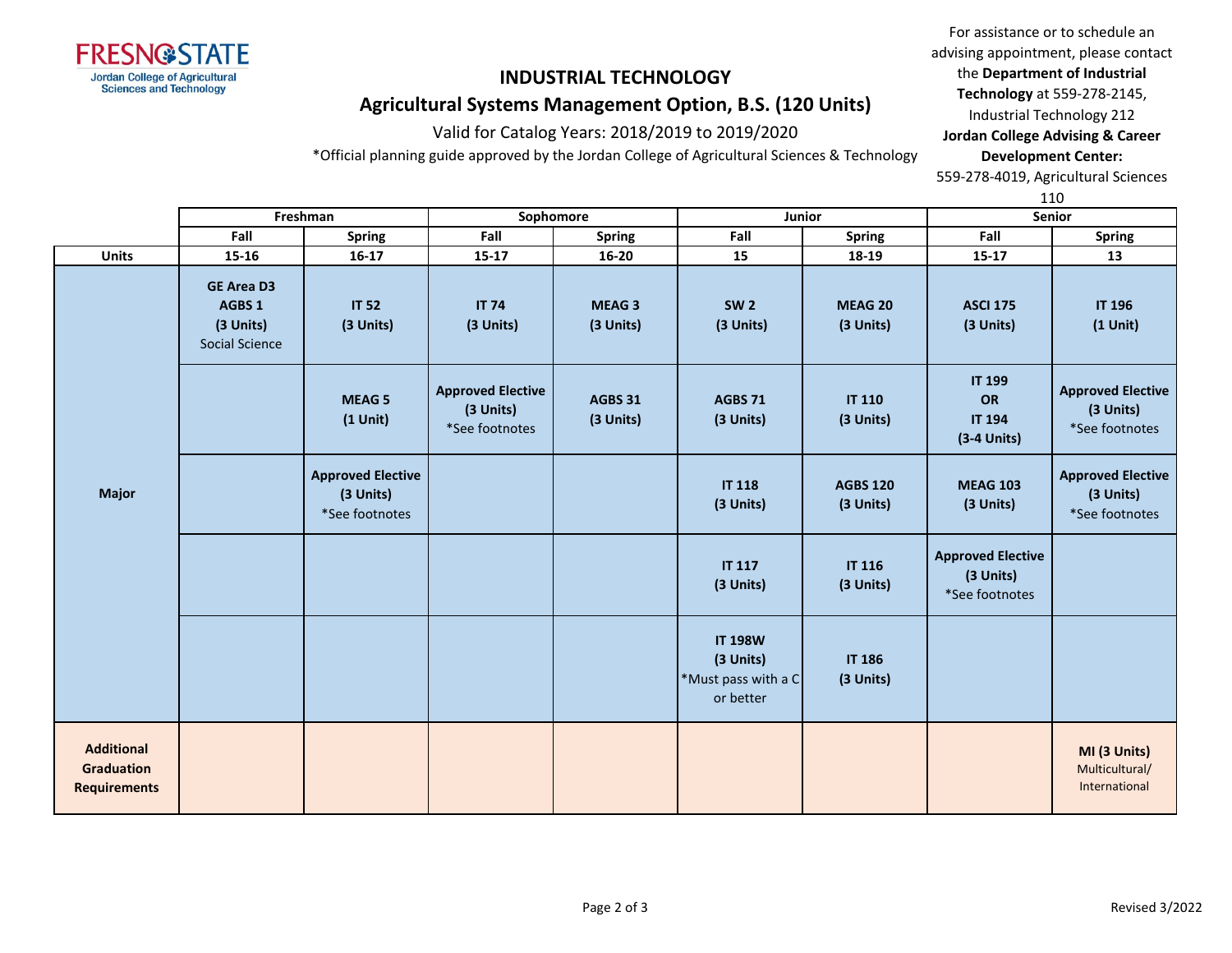

### **INDUSTRIAL TECHNOLOGY**

### **Agricultural Systems Management Option, B.S. (120 Units)**

Valid for Catalog Years: 2018/2019 to 2019/2020

\*Official planning guide approved by the Jordan College of Agricultural Sciences & Technology

For assistance or to schedule an advising appointment, please contact the **Department of Industrial Technology** at 559-278-2145, Industrial Technology 212 **Jordan College Advising & Career** 

**Development Center:**

559-278-4019, Agricultural Sciences

110

|              | Freshman                          |                             | Sophomore        |        | Junior |               | Senior           |        |
|--------------|-----------------------------------|-----------------------------|------------------|--------|--------|---------------|------------------|--------|
|              | Fall                              | <b>Spring</b>               | Fall             | Spring | Fall   | <b>Spring</b> | Fall             | Spring |
| <b>Units</b> | $\overline{\phantom{a}}$<br>15-10 | . <del>.</del><br>$16 - 17$ | $A = A$<br>13-L. | 16-20  | --     | 18-19         | 4.5.4.7<br>12-TY | --     |

#### **FOOTNOTES:**

**Prerequisites/Corequisites:** Other restrictions may apply. Please see your course catalog for detailed prerequisite/corequisite requirements.

**Grade Requirements:** All courses (except IT 194) required for the major must receive a letter grade.

**Electives:** Students must earn a minimum of 120 units total to graduate. The number of required elective units may vary, depending on the amount of units earned from major and GE courses.

**Electives (15 units):** Electives should be chosen with advisor's approval within the JCAST Departments

**Upper Division Writing Skills requirement (UDWS):** All undergraduate students must demonstrate competency in writing skills by passing the Upper Division Writing Exam (UDWE) or by obtaining a C or better in an approved upper division writing course, identified by the letter "W." IT 198W is required.

Substitutions: If substitutions/exceptions/waivers are made for any major courses that also meet GE and/or the Multicultural/International graduation requirement, the student is responsible for completing additional courses to satisfy the respective areas (GE and/or MI). This also includes the upperdivision writing requirement.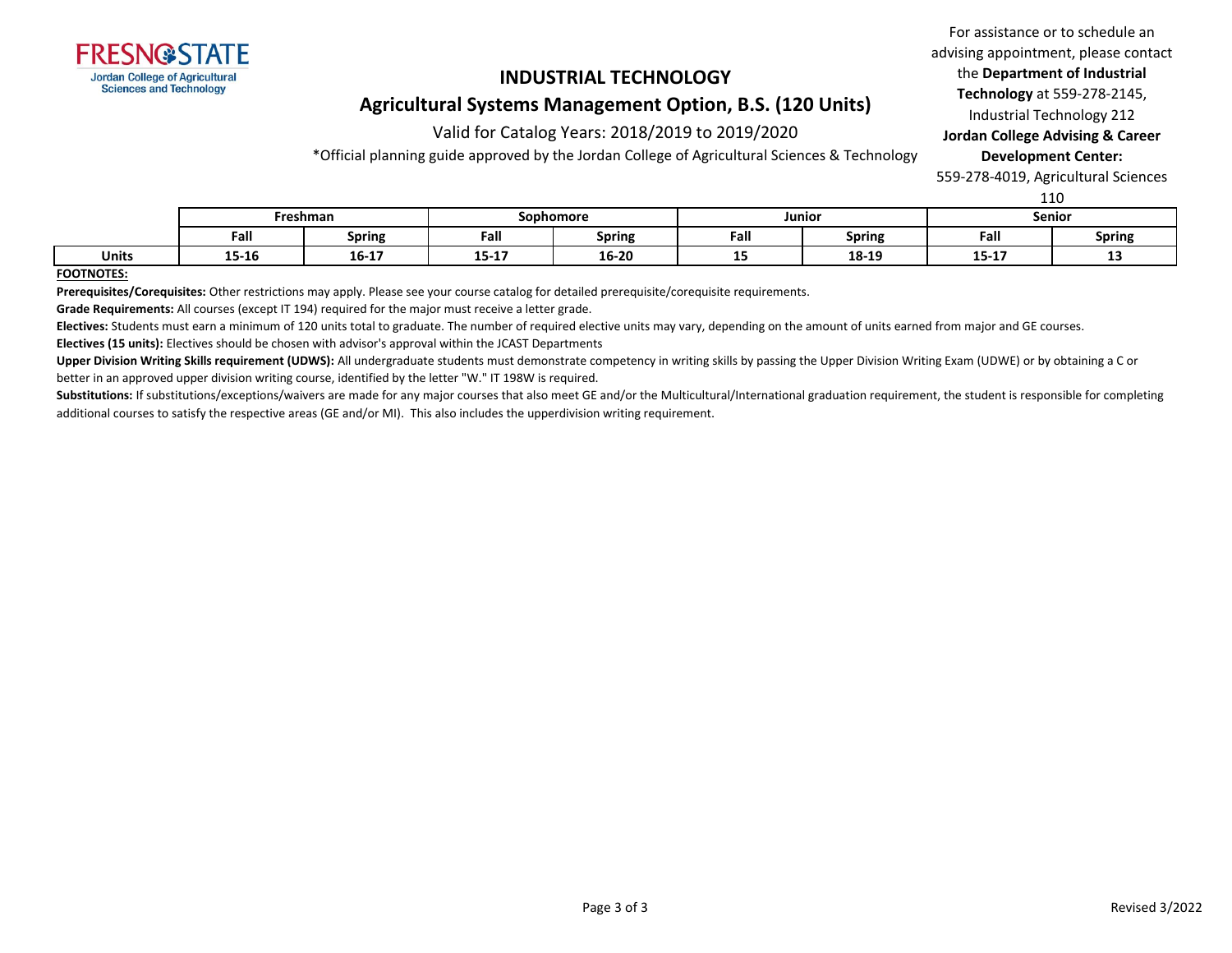

# **INDUSTRIAL TECHNOLOGY Agricultural Systems Management Option, B.S. (120 Units)**

Valid for Catalog Years: 2016/2017 to 2017/2018

\*Official planning guide approved by the Jordan College of Agricultural Sciences & Technology

For assistance or to schedule an advising appointment, please contact the **Department of Industrial Technology** at 559-278-2145, Industrial Technology 212 **Jordan College Advising & Career Development Center:**

559-278-4019, Agricultural Sciences 110

|                             | Freshman                                                                            |                                                                            | Sophomore                                                                                  |                                                                                            |      | Junior                                                | Senior                                                                           |                                                                  |  |
|-----------------------------|-------------------------------------------------------------------------------------|----------------------------------------------------------------------------|--------------------------------------------------------------------------------------------|--------------------------------------------------------------------------------------------|------|-------------------------------------------------------|----------------------------------------------------------------------------------|------------------------------------------------------------------|--|
|                             | Fall                                                                                | <b>Spring</b>                                                              | Fall                                                                                       | <b>Spring</b>                                                                              | Fall | <b>Spring</b>                                         | Fall                                                                             | <b>Spring</b>                                                    |  |
| <b>Units</b>                | $15 - 16$                                                                           | $16 - 17$                                                                  | $15 - 17$                                                                                  | $16 - 20$                                                                                  | 15   | 18-19                                                 | $15 - 17$                                                                        | 13                                                               |  |
| General<br><b>Education</b> | <b>A2 (3 Units)</b><br>Written<br>Communication<br>*Must pass with a C<br>or better | <b>C2 (3-4 Units)</b><br><b>Humanities</b>                                 | <b>B2/B3 (3-4 Units)</b><br>Life Sciences                                                  | C1/C2 (3-4 Units)<br><b>Arts or Humanities</b>                                             |      | <b>IC (3-4 Units)</b><br><b>Arts &amp; Humanities</b> | <b>ID (3-4 Units)</b><br>Social, Political, &<br>Economic<br><b>Institutions</b> | MI (3 Units)<br>Multicultural/International                      |  |
|                             | A3 (3 units)<br><b>Critical Thinking</b><br>*Must pass with a C<br>or better        | <b>D1 (3 Units)</b><br><b>American History</b>                             | <b>B4 (3-4 Units)</b><br><b>Quantitative Reasoning</b><br>*Must pass with a C or<br>better | <b>B1/B3</b><br>$(4-5$ Units)<br><b>Physical Sciences</b><br><b>CHEM 3A</b><br>recommended |      |                                                       |                                                                                  | IB (3 Units)<br><b>Physical Universe &amp;</b><br>Its Life Forms |  |
|                             | <b>C1 (3-4 Units)</b><br>Arts                                                       | <b>E1 (3 Units)</b><br><b>Lifelong Understanding</b><br>& Self Development | <b>D2 (3 Units)</b><br><b>American Government</b>                                          |                                                                                            |      |                                                       |                                                                                  |                                                                  |  |
|                             | <b>A1 (3 Units)</b><br>Oral<br>Communication<br>*Must pass with a C<br>or better    |                                                                            |                                                                                            |                                                                                            |      |                                                       |                                                                                  |                                                                  |  |